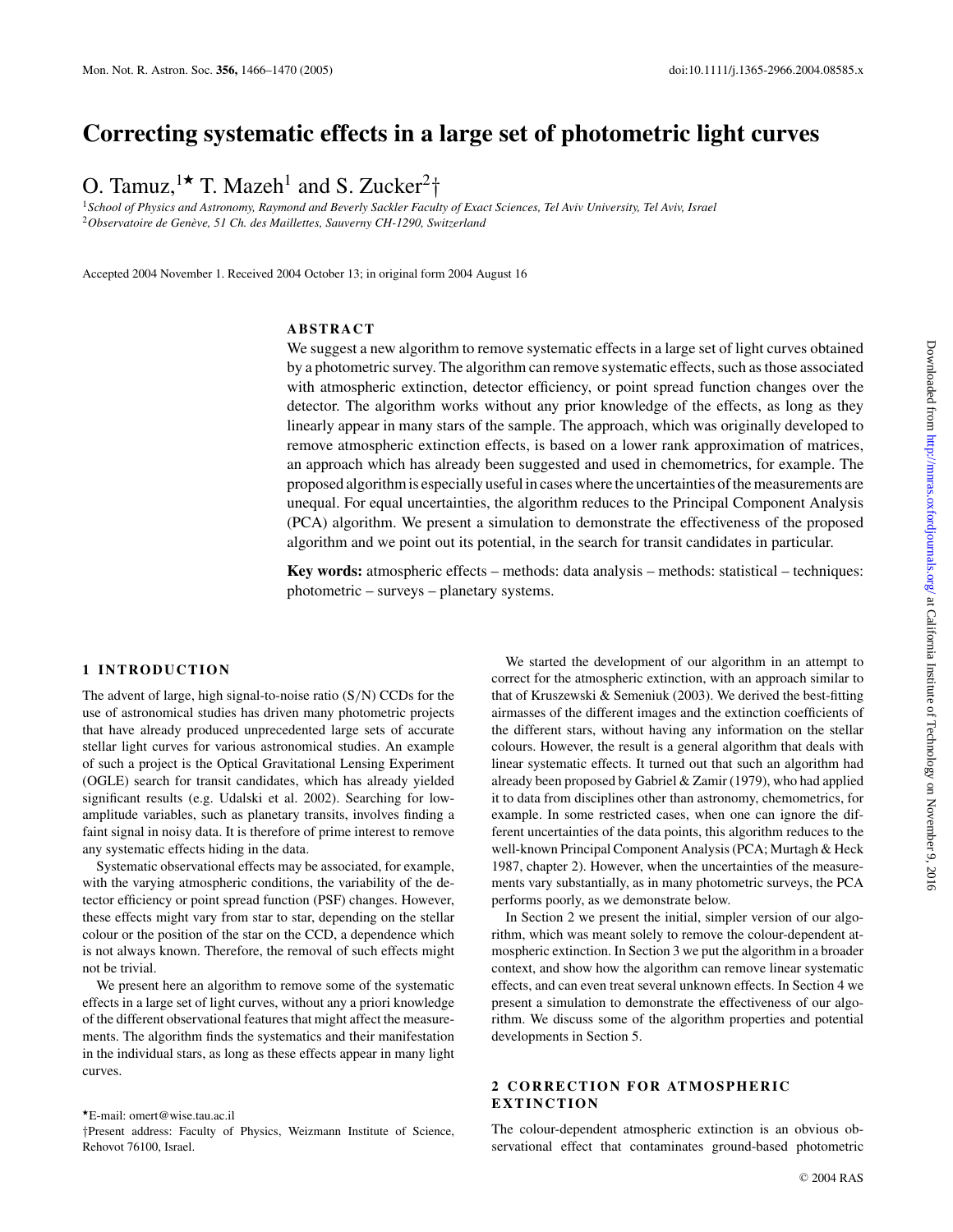measurements. This effect depends on the stellar colours, which are not always completely known. This is especially true for photometric surveys when only one filter is used and no explicit colour information is available. In this section we describe how we find the best stellar extinction coefficients to account for the atmospheric absorption, together with the most suitable airmasses assigned for each image.

Consider a set of *N* light curves, each of which consists of *M* measurements. We define the residual of each observation,  $r_{ii}$ , to be the average-subtracted stellar magnitude, i.e. the stellar magnitude after subtracting the average magnitude of the individual star.

Let  $\{a_i; j = 1, \ldots, M\}$  be the airmass at which the *j*th image was observed. We can then define the effective extinction coefficient *ci* of star *i* to be the slope of the best linear fit for the residuals of this star –  ${r_{ij}}$ ;  $j = 1, ..., M$  as a function of the corresponding airmasses –  $\{a_j; j = 1, \ldots, M\}$ . We aim to remove the product  $c_i a_j$ from each  $r_{ij}$ . In fact, we search for the best  $c_i$  that minimizes the expression

$$
S_i^2 = \sum_j \frac{(r_{ij} - c_i a_j)^2}{\sigma_{ij}^2},
$$
\n(1)

where  $\sigma_{ij}$  is the uncertainty of the measurement of star *i* in the image *j*.

Assuming the airmasses are known, a simple differentiation and equating to zero yields an estimate for the extinction coefficient:

$$
c_i = \frac{\sum_j (r_{ij} a_j / \sigma_{ij}^2)}{\sum_j (a_j^2 / \sigma_{ij}^2)}.
$$
\n(2)

Note that the derivation of each  $c_i$  is independent of all the other  $c_i$ , but does depend on all the  $\{a_i\}$ .

The problem can now be turned around. Because atmospheric extinction might depend not only on the airmass but also on weather conditions, we can ask ourselves what is the most suitable 'airmass' of each image, given the known coefficient of every star. Thus, we can look for the  $a_i$  that minimizes

$$
S_j^2 = \sum_i \frac{(r_{ij} - c_i a_j)^2}{\sigma_{ij}^2},
$$
\n(3)

given the previously calculated set of  ${c_i}$ . The value of the effective 'airmass' is then

$$
a_j^{(1)} = \frac{\sum_i (r_{ij}c_i/\sigma_{ij}^2)}{\sum_i (c_j^2/\sigma_{ij}^2)}.
$$
\n(4)

We can now recalculate the best-fitting coefficients,  $c_i^{(1)}$ , and continue iteratively. We thus have an iterative process which in essence searches for the two sets –  $\{\bar{c}_i\}$  and  $\{\bar{a}_i\}$  – that best account for the atmospheric extinction.

We have performed many simulations that have shown that this iterative process converged to the same  $\{\bar{a}_i\}$  and  $\{\bar{c}_i\}$ , no matter what initial values were used. Therefore, we suggest that the proposed algorithm can find the most suitable airmass of each image and the extinction coefficient of each star. As the next section shows, these airmasses and coefficients may have no relation to actual airmass and colour.

#### **3 GENERALIZATION**

The algorithm presented in the previous section is in fact a search to find the best two sets of  $\{c_i; i = 1, N\}$  and  $\{a_j; j = 1, M\}$  that minimize the global expression

$$
S^{2} = \sum_{ij} \frac{(r_{ij} - c_{i}a_{j})^{2}}{\sigma_{ij}^{2}}.
$$
 (5)

Therefore, although the alternating 'criss-cross' iteration process (Gabriel & Zamir 1979) started with the actual airmasses of the different images, the values of the final set of parameters  $\{\bar{a}_i\}$  and  ${\bar{c}}_i$ } are not necessarily related to the true airmass and extinction coefficient. They are merely the variables by which the global sum of residuals, *S*2, varies linearly most significantly. They could represent any strong systematic effect that might be associated, for example, with time, temperature or position on the CCD. This algorithm finds the systematic effect as long as the global minimum of *S*<sup>2</sup> is achieved.

Now, suppose the data include a few different systematic effects, with different  $\{c_i\}$  and  $\{a_i\}$ . We can easily generalize the algorithm to treat such a case. To do that, we denote by  $\{^{(1)}\bar{c}_i\}$  and  $\{^{(1)}\bar{a}_j\}$  the first set of parameters found in the data. We then remove this effect and denote the new residuals by

$$
^{(1)}r_{ij} = r_{ij} - ^{(1)}\bar{c}_i {}^{(1)}\bar{a}_j.
$$
 (6)

We can then proceed and search for the next linear effect, hidden in  $\{^{(1)}r_{ii}\}$ . We use the same procedure to find now the <sup>(2)</sup> $c_i$  and <sup>(2)</sup> $a_i$ that minimize

$$
{}^{(1)}S^2 = \sum_{ij} \frac{\left({}^{(1)}r_{ij} - {}^{(2)}c_i {}^{(2)}a_j\right)^2}{\sigma_{ij}^2}.
$$
 (7)

This process can be applied repeatedly, until it finds no significant linear effects in the residuals. The algorithm finds any linear systematic effect that can be presented as *ciaj* for the *j*th measurement of the *i*th star.

After developing our algorithm, we found that such an approach had already been proposed by Gabriel & Zamir (1979) as a lowerrank approximation to data matrices. They applied the algorithm to data from other disciplines, such as climate statistics and chemometrics, and discussed its convergence properties. Very similar algorithms were developed and applied for signal and image processing (e.g. Lu, Pei & Wang 1997). If all measurements have the same uncertainties, the algorithm will reduce to the conventional PCA that can be applied through the singular value decomposition (SVD) technique (Press et al. 1992, chapter 2). However, when the uncertainties of the measurements are substantially different, the PCA becomes less effective at finding and removing systematic effects. This can lead to the removal of true variability, and can leave some actual systematic effects in the data.

# **4 SIMULATION**

To demonstrate the power of the algorithm, we present here one out of the many simulations we ran. In this specific example we simulated light curves of 3000 stars in 1000 images. All stars were set to have constant magnitudes with normally distributed noise of various amplitudes. We added three systematic effects that depended on airmass, the CCD position and lunar phase. Finally, we added transit-like light curves to three stars.

To simulate a realistic set of light curves, we assigned different noise levels to different stars, as if we had bright (high S/N) and faint (low  $S/N$ ) objects. The rms ranges between 0.01 and 1 mag, with an average value of 0.3 mag. We assigned to each measurement an uncertainty which depended on the stellar standard deviation. To avoid an unrealistic case where all measurements of a star have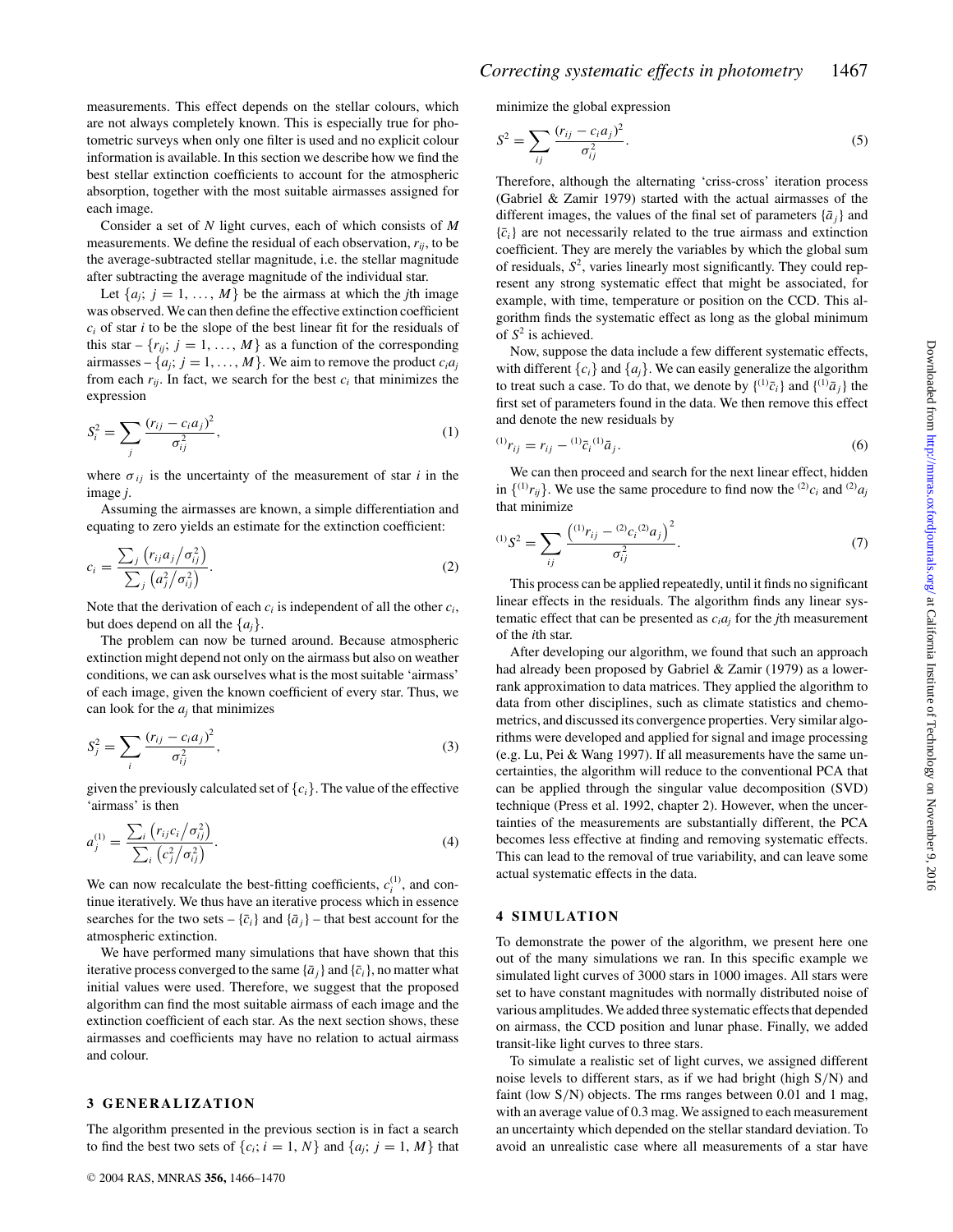

Figure 1. The differences between the derived measurements and their original values (without the systematic effects). Panel A presents the measurements before any correction was applied, panel B after applying the PCA and panel C after applying the proposed algorithm. Data are plotted as a function of the stellar rms; 2000 randomly chosen measurements are plotted.

the same uncertainty, we randomly varied the uncertainty of each measurement by 10 per cent of the stellar rms

We selected three light curves with 0.01 mag rms and added to them planetary transit-like signals. The transit periods were 2.7183, 3.1415 and 1.4142 d, with depths of 15, 20 and 25 mmag, respectively.

We added three systematic effects that depended on airmass (linear and quadratic effects), on the CCD *X*-position and on the lunar phase. Thus,

$$
r_{ij} = c_i(am)_j + d_i(am)_j^2 + x_ib_j + f_i \sin(\omega_{\text{lunart}j})
$$
  
+ Poisson noise [+Transit] (8)

where

(i) the observation times  $\{t_i\}$  were set to the times of the first 1000 images of the OGLE Carina field survey, available from the OGLE website;<sup>1</sup>

(ii) the airmasses  $\{(am)_i\}$  were calculated using these times and the OGLE Carina survey parameters;

(iii) the positions on the CCD  $\{x_i\}$  were randomly drawn from a uniform distribution, between 0 and 2047; and

(iv) the coefficients  $\{c_i\}$ ,  $\{d_i\}$ ,  $\{b_i\}$  and  $\{f_i\}$  were randomly drawn from normal distributions of zero mean. The standard deviations of these distributions were chosen so that the four systematic effects produced rms variabilities of 0.06, 0.04, 0.01 and 0.008, respectively.

We applied our algorithm to the simulated artificial survey four successive times, to eliminate four different linear effects (see Section 5 for a discussion of the number of effects to subtract). For comparison, we applied the PCA subtraction to the same data set the same number of times.

The efficacy of the algorithm is demonstrated in two figures. Fig. 1 presents randomly selected 2000 measurements, before and after the two algorithms were applied. Panel A shows the difference between the magnitudes before and after the systematic effects were added. This difference, which is actually the exact amount added by the systematic effects, is plotted as a function of the rms of each star. We see that the typical systematic error is about 0.1–0.2 mag. For the 'faint' stars, with rms of about 0.4–0.7 mag, the systematic error is relatively small. However, for the 'bright' stars in the sample, with inherent rms smaller than, say, 0.05 mag, the additional systematic error is relatively large. This added noise can seriously hamper the ability to detect small effects such as planetary transits.

Panel B shows the systematic effects left after the PCA was applied four times, again as a function of the stellar rms. Had the PCA worked perfectly, all differences would have been nullified, and all points in the diagram would have been concentrated on the horizontal line that goes through zero. We can see that the PCA managed to correct all the systematic effects larger than 0.05 mag, but failed to perform for smaller systematic errors.

Panel C of Fig. 1 presents the same 2000 measurements, this time after applying our algorithm four times. We see that the ability of the algorithm to remove the systematic error depends strongly on the stellar inherent rms. The algorithm performs substantially better when the stellar rms is small. For those stars, the advantage of our algorithm over the PCA approach seems clear. In fact, all natural candidates for transit detection are exactly those stars.

The ability to detect transits is depicted in Fig. 2, where we focus on the three stars with simulated transits. Each column presents the stellar folded light curve before and after the successive iterations were applied. The data were folded with the transit period, and were plotted around the mid-transit phase. While initially the systematic errors completely masked the transits, the three of them gradually surfaced as more iterations were applied.

### **5 DISCUSSION**

The proposed algorithm reduces to the PCA approach for the case of equal uncertainties. It is therefore suggested to explore the features

<sup>1</sup> See http://siruis.astrouw.edu.pl/∼ogle.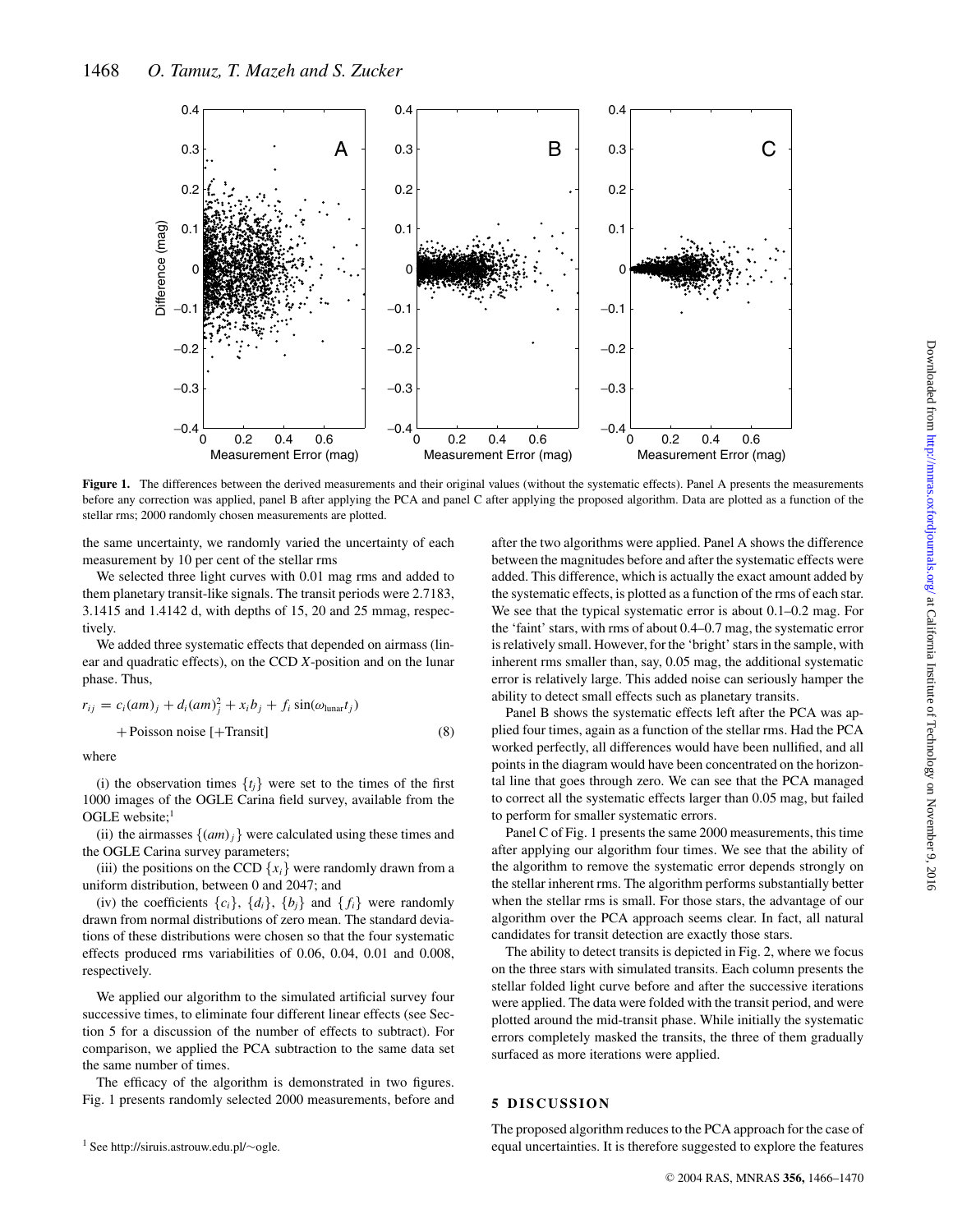

Figure 2. Folded light curves of the three transits planted in the data before and after the few first iterations. Each column depicts the light curves of one transit. The top row shows the data uncorrected, while the following rows show it after successive applications of the algorithm. The light curves are folded on the transit periods and show the points which lie within 0.1 phases of the middle of the transit.

of our algorithm by analogy with the corresponding features of the PCA.

In case of equal uncertainties, the vectors  $\{a_i; j = 1, ..., M\}$ are the eigenvectors of the covariance matrix  $R^{T}R$ , where R is the measurement matrix  $\{r_{ij}; i = 1, ..., N, j = 1, ..., M\}$ . Because  $\mathbf{R}^{\mathrm{T}}\mathbf{R}$  is symmetric,  $\{a_j; j = 1, \ldots M\}$  constitute an orthogonal set of vectors. The first few  $a_j$  are therefore an orthogonal base that spans

the vector subspace of the significant systematic effects. Thus, it may very well happen that the strongest effect the PCA derives is a linear combination of some effects we know from prior physical insight, such as a certain combination of the airmass and the *X* position on the CCD chip. Conversely, it may so happen that two effects about which we have some insight, such as the *Y* position and the lunar phase, span a vector subspace which includes much of the power